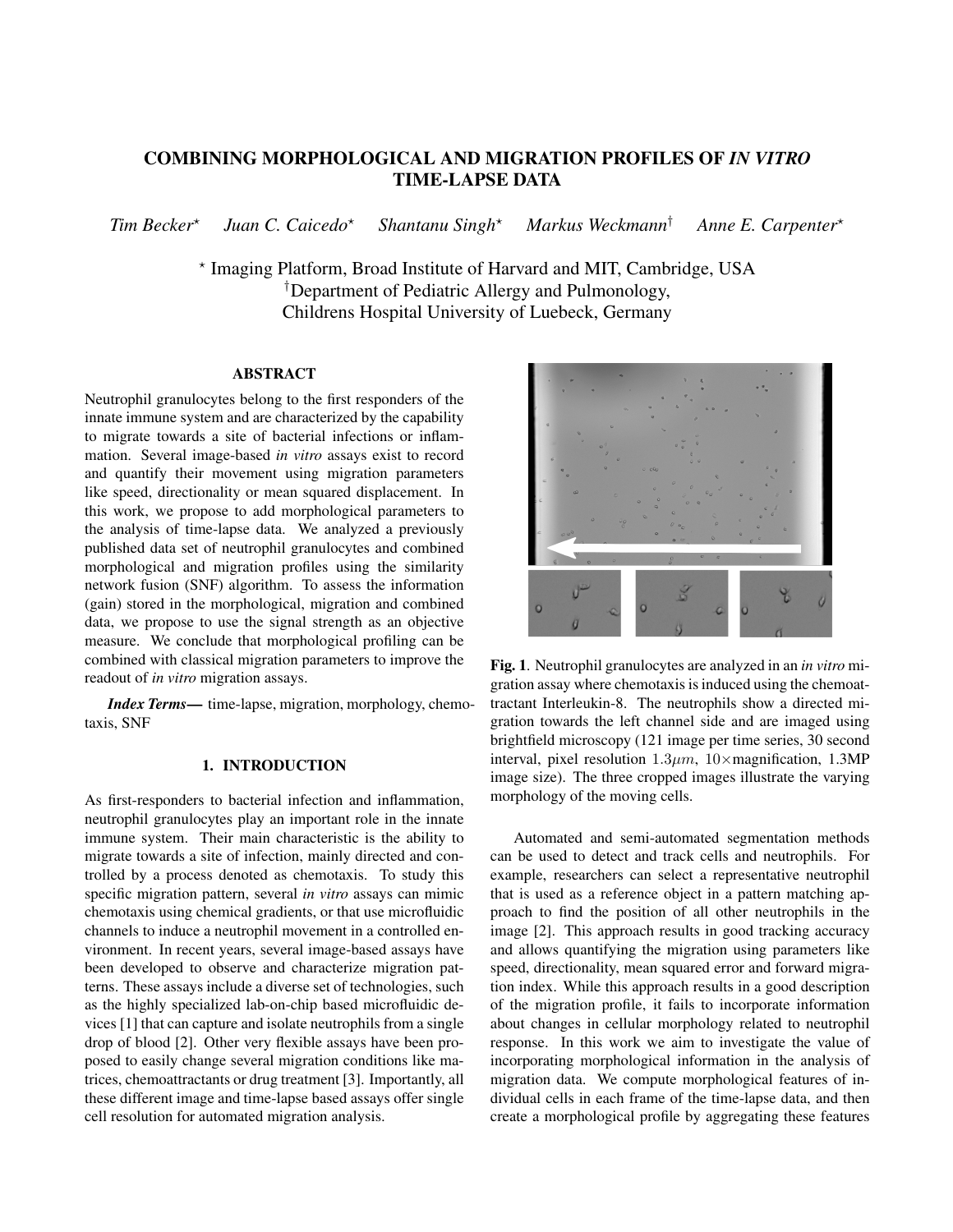

Fig. 2. The migration profiles of all experimental groups are shown as a sector analysis (360 degree histogram of the trajectories distribution). Additionally, the speed distribution in each sector is color coded similar to a windrose plot. A directed migration is represented by a dominant migration towards the chemoattractant Interleukin-8 on the left. The strongest effect of the Prednisolone treatment can be observed in Fibronectin (FN) as opposed to a collagen-rich matrix (HEM).

through time for each trajectory. The ability of morphological features to detect changes in phenotype of migrating cells is compared with that of migration features alone. We also present a method that combines cellular morphologies with migration information, and show that they can complement each other for improved analysis of migration experiments.

# 2. MATERIAL AND METHODS

# 2.1. Time-lapse data of neutrophil granulocytes

We analyzed 20 time-lapse movies that were acquired using the simplified migration assay (SiMA) [3]. In this assay, an Interleukin-8 gradient is used to induce a controlled migration (chemotaxis). Of these 20 videos, 10 show a migration of the neutrophils in Fibronectin (FN) and the other 10 show a migration in a collagen-rich matrix (HEM). In each set, 5 timelapse experiments were recorded with and without treatment (Prednisolone)(summarized in Table 1, for details see [3]). The chemotaxis gradient was allowed to stabilize in the first 10 minutes; the corresponding images were removed. Images were cropped to remove the left and right border visible in the field of view (see Fig. 1).

#### 2.2. Segmentation and tracking

The analysed time-lapse data consists of brightfield images with varying image contrast (Fig. 1). To segment, detect, and track the cells we used CellProfiler 3.0 [4]. The implemented pipeline consists of illumination correction, image segmentation based on a morphological gradient, and cell tracking. For tracking, the CellProfiler implementation of the LAP (linear assignment problem)[5] algorithm is used and optimized following the scheme described in [6]. Segmentation errors result in broken trajectories with a short lifetime. To remove these tracking artefacts, all trajectories with a lifetime shorter than 10 minutes / 20 frames were removed from the analysis. As an objective measure of quality, we used the VOT (valid observation time) which is defined as the total length of all analyzed trajectories divided by the total length of all tracks (including removed tracks). Or in other words: the VOT represents the fraction of . Table 1 presents these measurements for all experimental groups analyzed in this dataset.

## 2.3. Morphological Profiling

Cellular phenotypes are quantified in each frame of each movie using morphological profiling [7]. For each cell, 49 features corresponding to shape and appearance are measured, and trajectory profiles are created by averaging each feature across time. Finally, condition profiles are created by summarizing trajectory profiles using mean and standard deviation, resulting in 98 measurements in total. To normalize all data, the features are z-scored with respect to the control condition, prior to computing trajectory profiles. To reduce redundancy, we filter the features so that no two features have a correlation greater than a specified threshold (here, .95 Pearson). Finally, we remove features that have near-zero variance. After all these steps, morphological profiles result in vectors of 52 features for each trajectory. The profiling pipeline and downstream analysis was implemented in R version 3.4.1 using the cytominer package version  $0.1<sup>1</sup>$ .

# 2.4. Migration Profiling

Migration features are calculated based on the centroid position of the tracked cells. For each tracjetory, a eight dimen-

<sup>&</sup>lt;sup>1</sup>Methods for Image-Based Cell Profiling [R package cytominer version 0.1.0]. [cited 2017 Oct 2]; Available from: https://CRAN.Rproject.org/package=cytominer

| group | matrix     | treatment    | videos         | tracks | VOT  |
|-------|------------|--------------|----------------|--------|------|
|       | FN         | control      |                | 406    | 0.88 |
|       | FN         | Prednisolone | 5              | 536    | 0.85 |
| 3     | <b>HEM</b> | control      | $\mathfrak{H}$ | 274    | 0.96 |
|       | <b>HEM</b> | Prednisolone |                | 385    | 0.96 |

Table 1. The analyzed image series consists of four experimental groups showing neutrophil migration under different conditions. Each group consists of five measurements using neutrophils of different patients. The tracking metric VOT [3] indicates that the migration data in HEM is higher-quality.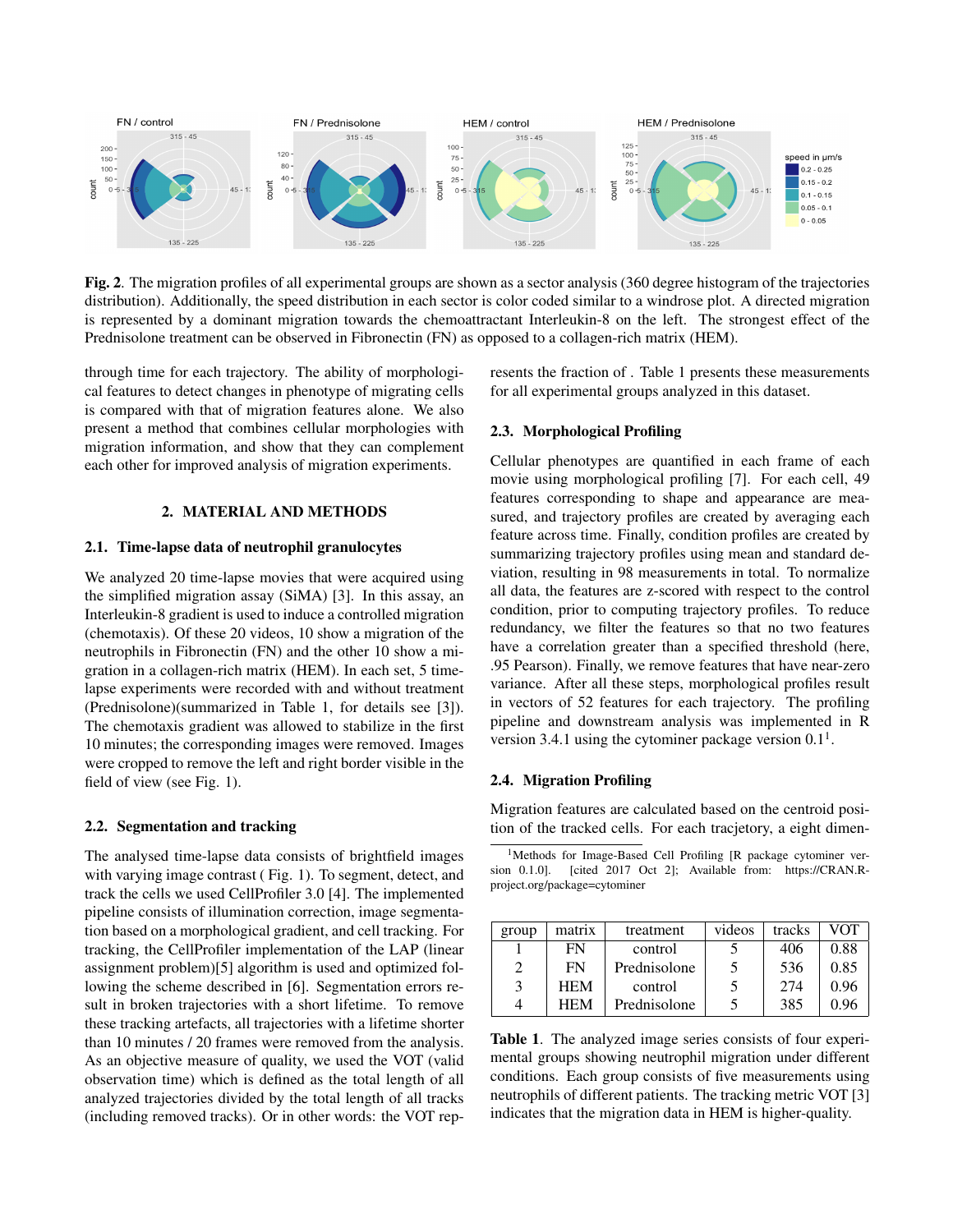

Fig. 3. Structure of the affinity matrix. The submatrix for each of the four experimental groups listed in Table 1 is shown in gray and has size  $n_i \times n_i$ , where  $n_i$  is the number of trajectories in a group. The lower, white six submatrices were used to calculate the null distribution. The fraction strong for each group is defined as the percentage of trajectories with significantly increased values compared to this null distribution.

sional feature vector was calculated including directionality, distance traveled, forward migration index (in direction x and y), speed (speed, speed in x and in y direction) and the chemotactic index as  $cos(\alpha)$  where  $\alpha$  is the angle of the trajectory. Similarly to the morphological profiles, all migration feature were z-scored with respect to the control condition.

### 2.5. Combining morphological and migration features

To combine morphological and migration data, we use the similarity network fusion (SNF) algorithm [8]. SNF was developed to combine data sets with different characteristics, such as scales or levels of noise. Intuitively, SNF creates a graph by combining the evidence of connected data points in each modality separately to produce more consistent neighborhoods. First, a similarity network for each data type (in our case migration or morphological profiles) is constructed in form of an affinity matrix W. The matrix W is of size  $n \times n$ and each entry  $W(i, j)$  is the affinity between two data points  $x_i, x_j$ . Using the euclidean distance,  $W(i, j)$  is calculated as

$$
W_{i,j} \simeq \exp\left(\frac{\|x_i - x_j\|^2}{\sigma \epsilon_{i,j}}\right) \tag{1}
$$

where  $\sigma$  is a hyperparameter that can be chosen and  $\epsilon_{i,j}$  is a normalization factor. To finally fuse both data sets, the two affinity matrices are iteratively fused resulting in one similarity network, that is represented as a new affinity matrix.

## 2.6. Signal strength of a profile

The goal of our experiment is to identify conditions where migration and morphology patterns change. If one condition has a large number of similar cell trajectories that are not commonly seen in other experimental groups, we can conclude that the effect of that condition is significant. We propose to quantify this effect using a statistical test that compares the similarity of trajectories of the same condition against the similarity of trajectories drawn from different random conditions.

To quantify the strength of the phenotype induced in a given condition, we measure how often two trajectory profiles from the condition are more similar than expected at random. We thus build a null distribution comprising the similarity between pairs of trajectories between different conditions (white submatrices in Fig. 3). A threshold  $\theta$  is calculated as the 95th quantile of this distribution. The phenotype strength is defined for each condition as the fraction of trajectory pairs  $(i, j)$  of the same group that satisfy  $W(i, j) > \theta$  (each experimental group is shown as a gray submatrix in Fig. 3).

#### 3. RESULTS AND DISCUSSION

We calculated two affinity matrices  $W_{mo}$  and  $W_{mi}$  for the morphological features and the migration features respectively. The values for the neighbourhood K and  $\sigma$  were found experimentally using grid search to identify the pair with better signal strength (for the control / FN condition). Based on this, we selected  $K = 26$  and  $\sigma = 0.4$ . These values were used to create affinity matrices for morphology, migration data and the combination of both. Two methods were used to combine the morphology and migration data. First, we used the mean affinity value  $W_{mi+mo}$  = 1  $\frac{1}{2}(W_{mi} + W_{mo})$  as a baseline of the potential improvement of both sources of information. Then, the two matrices were fused using the SNF algorithm and a combined matrix  $W_{SNF}$  was generated. The signal strength of all representations  $(W_{mi}, W_{mo}, W_{mi+mo}, W_{SNF})$  was calculated for each of the four experimental groups.

#### 3.1. Control group vs. Prednisolone treatment

We find that both profiles, the morphological and migration features, show a stronger phenotype signal in the control group compared to the Prednisolone treated neutrophils. This result is in line with earlier observation that Prednisolone weakens and partly reverses chemotaxis (compare Fig. 2).

#### 3.2. Migration medium Fibronectin vs. HEM

Next, we compared the migration in FN against HEM. The previous analysis revealed a lowered mean speed of  $0.04 \mu m/s$  in HEM compared to  $0.13 \mu m/s$  for neutrophils migrating in FN. However, we found a slightly improved signal of the migration features measured in HEM. Surprisingly, the migration medium does not have a big influence on the phenotype strength. This shows that the strength of migration